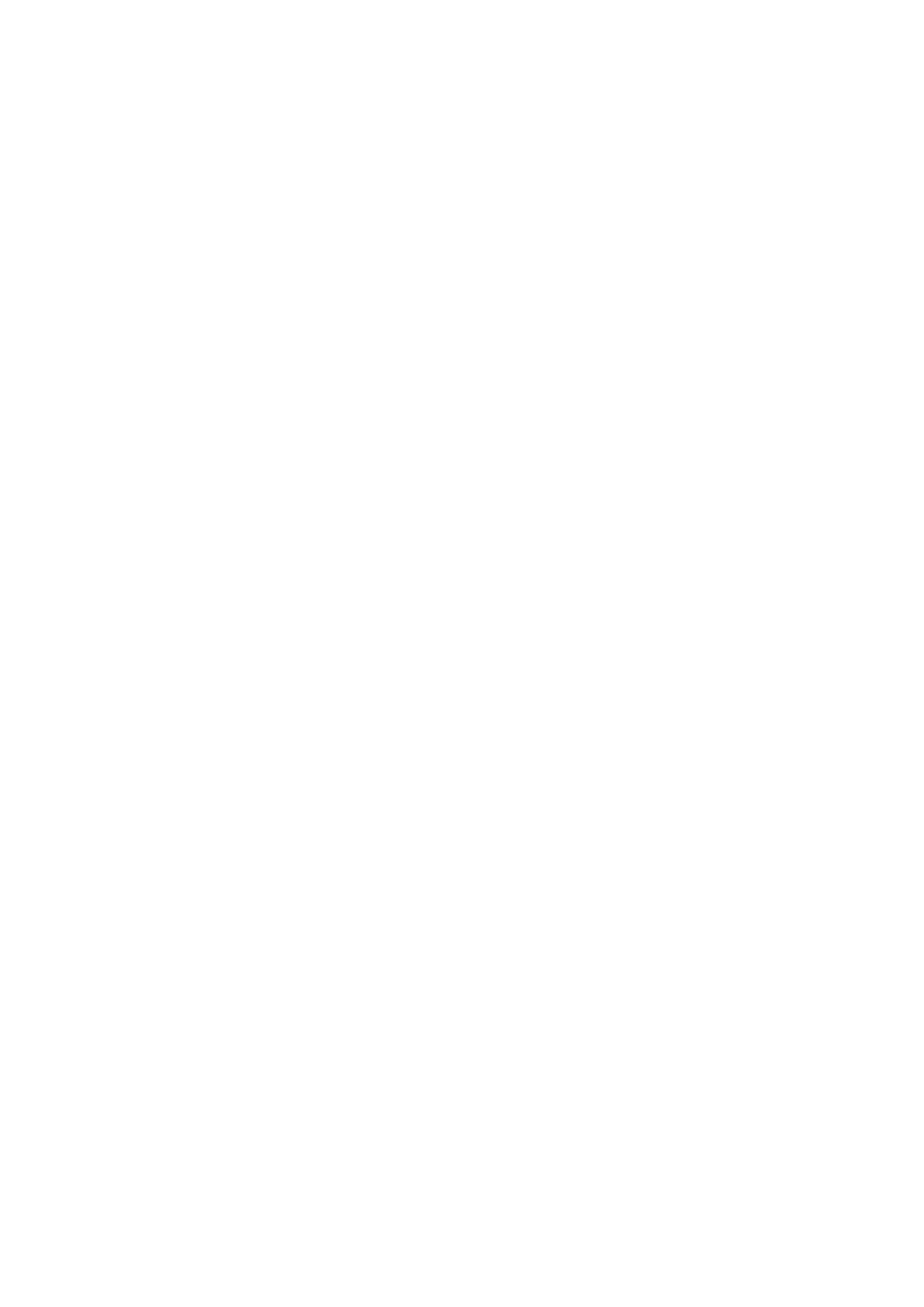# **TABLE OF CONTENTS 30 JUNE 2020**

**Business** Page No.

| 1. | <b>Meeting Conduct</b>                                     | 5 |
|----|------------------------------------------------------------|---|
|    | <b>Karakia</b><br>1.1                                      | 5 |
|    | <b>Apologies</b><br>1.2                                    | 5 |
|    | <b>Conflict of Interest Declarations</b><br>1.3            | 5 |
|    | <b>1.4 Confirmation of Minutes</b>                         | 5 |
|    | Items not on the Agenda<br>1.5                             | 5 |
|    | 1.6 Public Participation                                   | 5 |
| 2. | <b>General Business</b>                                    | 6 |
|    |                                                            |   |
|    | 2020/21 Annual Plan - recommend Adoption to Council<br>2.1 | 6 |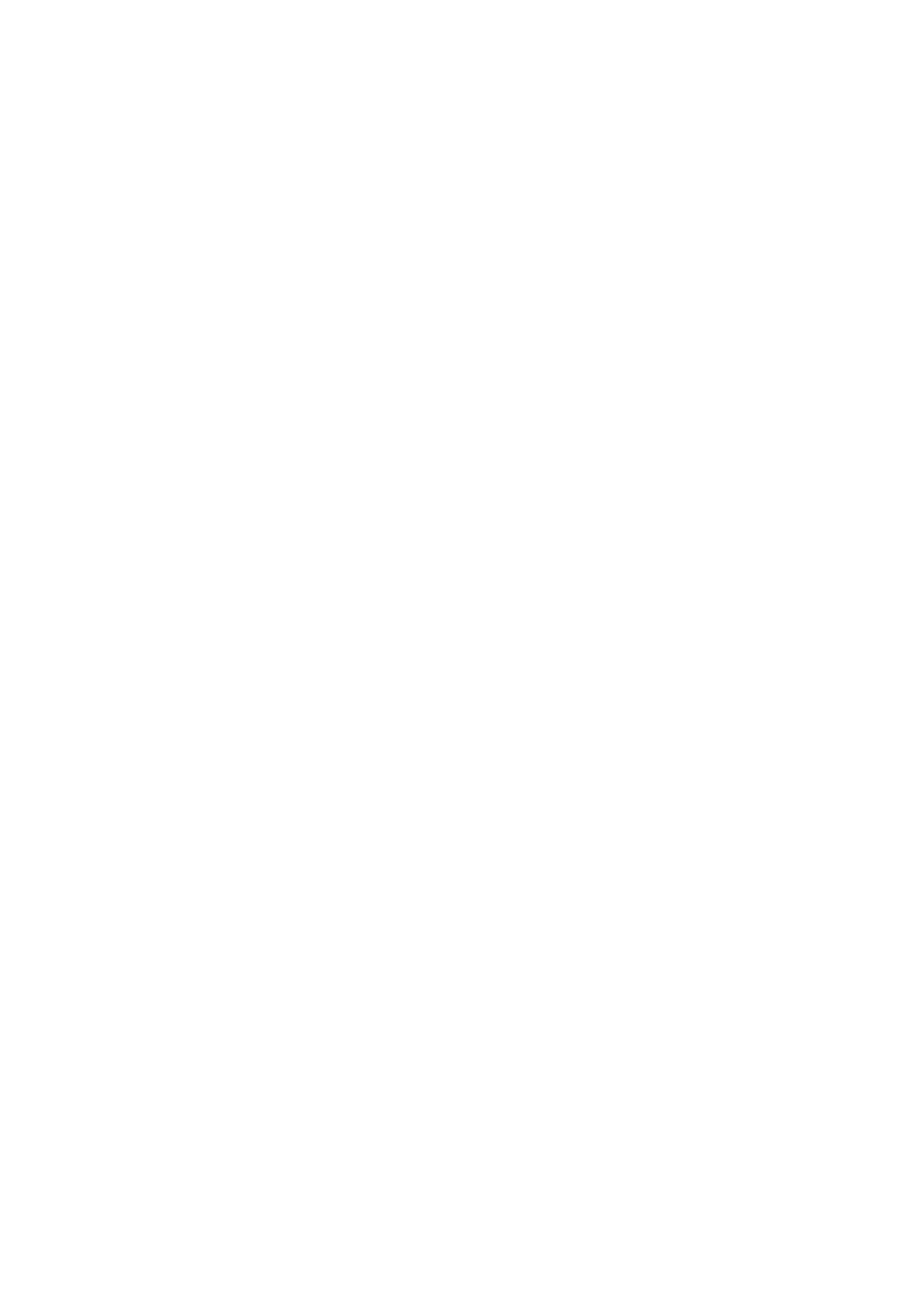# <span id="page-4-0"></span>**1. Meeting Conduct**

## <span id="page-4-1"></span>**1.1 Karakia**

The Chairperson declared the meeting open at 9:30am and invited members to stand and read the following karakia to open the meeting.

**Whakataka te hau ki te uru, Whakataka te hau ki te tonga. Kia mākinakina ki uta, Kia mātaratara ki tai. E hī ake ana te atākura. He tio, he huka, he hauhū. Tihei Mauri Ora!**

Cease oh winds of the west and of the south Let the bracing breezes flow, over the land and the sea. Let the red-tipped dawn come with a sharpened edge, a touch of frost, a promise of a glorious day

# <span id="page-4-2"></span>**1.2 Apologies**

No apologies were received.

# <span id="page-4-3"></span>**1.3 Conflict of Interest Declarations**

No conflicts of interest were declared.

# <span id="page-4-4"></span>**1.4 Confirmation of Minutes**

#### **Moved Deputy Mayor Free, seconded Councillor Day**

#### **Resolved**

That the Annual Plan/Long-Term Plan Committee:

1. Approve the minutes of the Annual Plan/Long-Term Plan Committee Meeting held on 17 June 2020, having been circulated, that they be taken as read and confirmed as an accurate record of that meeting.

**Carried**

# <span id="page-4-5"></span>**1.5 Items not on the Agenda**

There were no items not on the agenda.

# **1.6 Public Participation**

There were no requests for public participation.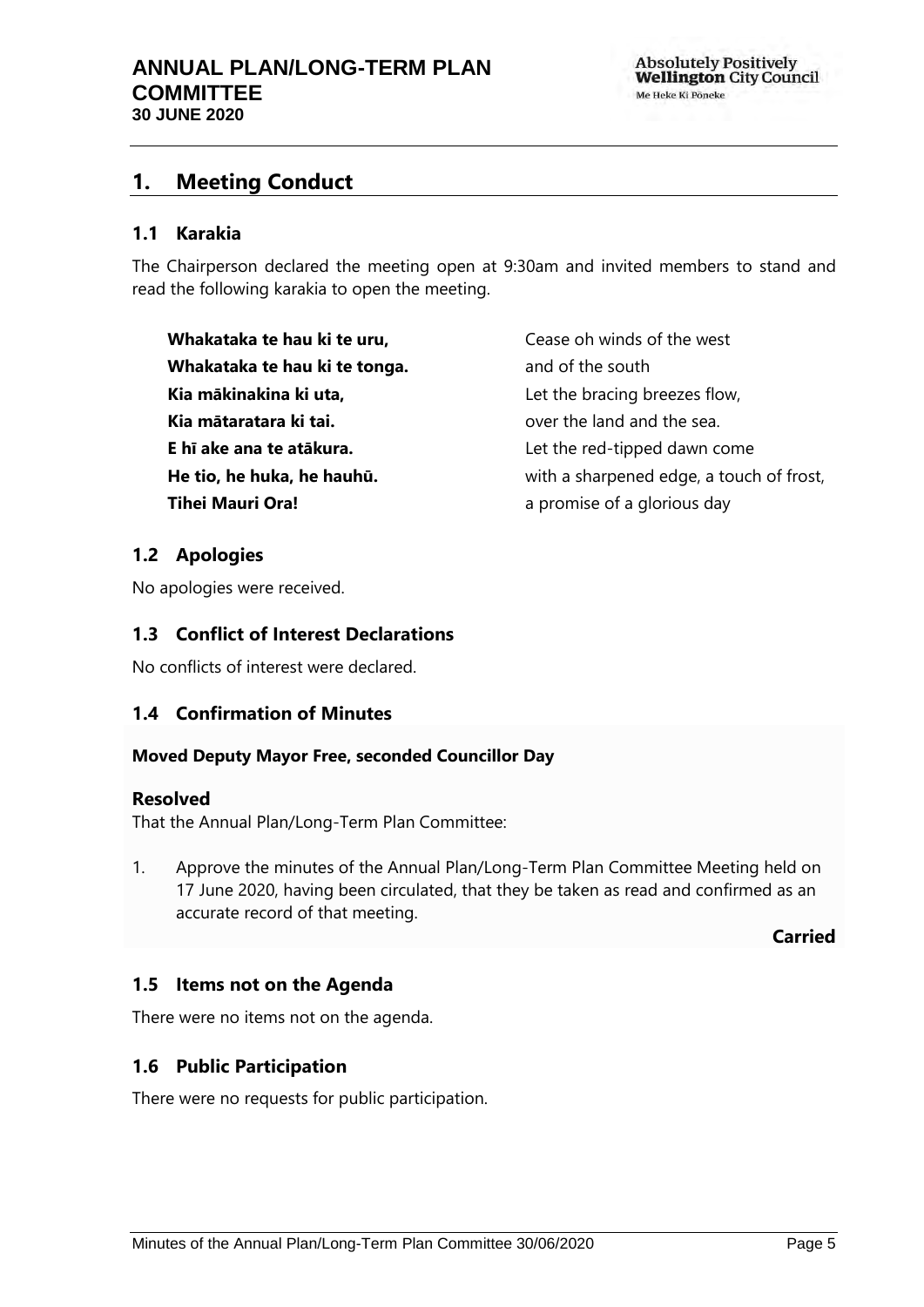# <span id="page-5-0"></span>**2. General Business**

# <span id="page-5-1"></span>**2.1 2020/21 Annual Plan - recommend Adoption to Council**

### **Moved Mayor Foster, seconded Deputy Mayor Free**

### **Recommendation/s**

That the Annual Plan/Long-Term Plan Committee:

- 1. Receive the information.
- 2. Note the consultation approach and submitter feedback on the 2020/21 Draft Annual Plan as outlined in Attachment 1.
- 3. Agree that officers prepare the 2020/21 Annual Plan based on the 2020/21 Annual Plan consultation document and reflect any changes agreed at this meeting of the Longterm Plan and Annual Plan Committee.
- 4. Agree the projects and programmes budgets (Attachments 2 and 3 of this report), noting that any changes arising as part of these deliberations will be incorporated into the final statements presented to Council.
- 5. Note the additional \$4.6m Capital budget in addition to the consultation budget per 51. below.
- 6. Agree to increase fees and charges to landfill and marina activities as outlined in Attachment 4 of this report.
- 7. Agree as outlined in the draft 2020/21 Annual Plan in response to the COVID-19 impact – to:
	- a) maintain all fees and charges at 2019 levels for the 2020/21 year (other than those outlined in Attachment 4)
	- b) debt fund \$38m of forecast revenue shortfall
	- c) debt fund \$10m of multi-year benefit opex costs (to fund in future years).
- 8. Agree the following variations to the 2020/21 Annual Plan budget:
	- a) *Additional cost pressures -* inclusion of \$7.658m of rates funded cost pressures (inclusive of original \$3.2m savings target) as detailed in Table 1 of this report;
	- b) *Note that a) includes*
		- *Appearance Industry Bylaw* funding to develop and implement the bylaw (\$230k)
		- *Karori Events Centre* Council funded operating costs (\$98k)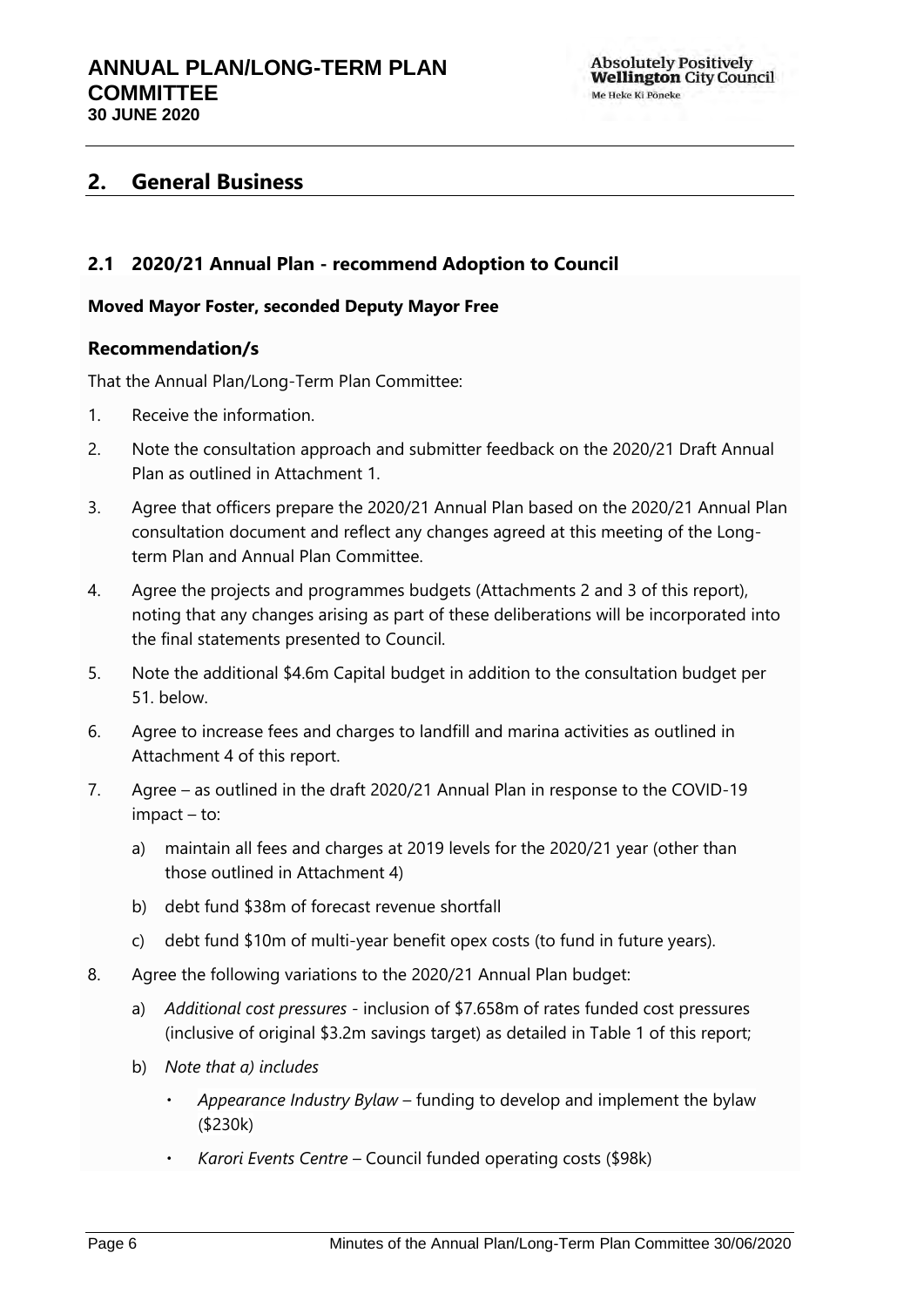- c) *Savings –* inclusion of savings (budget reductions) of \$7.385m to manage the cost pressures and the original savings target in a) above.
- d) *Council controlled Organisations* increase the provision for Council Controlled Organisations with a 'letter of comfort' as a backstop and increase the provision for additional grant funding from \$2.4m identified in the Consultation Document to \$5m, noting that this will only be distributed based on a proportion of actual net reduction in revenues directly as a result of COVID-19. Consistent with the Councils broader approach for this Annual Plan this will be debt funded.
- e) Wellington Regional Stadium Trust provision of loan funding up to \$2.1m to be drawn only if required, no interest payable for two years, repayable over 10 years; noting that equivalent loan funding on the same terms has been agreed by Greater Wellington Regional Council.
- 9. Note that a number of funding requests were made by submitters during the consultation process (see Attachment 1).
- 10. Decline the additional community funding requests made by submitters for the 2020/21 year noting that these are most appropriately considered as part of the 2021 Long-term Plan process.
- 11. Note that the Annual Plan includes \$421m of insurance cover as part of a total \$775m of transferred insurable risk on Council's main insurance programme; and further notes that this requires Council to assume a level of risk exposure (to be covered by borrowing) in the event of a significant seismic event.
- 12. Note that the Annual Plan budget, as outlined in this paper, results in an overall net average rates increase of 5.2 percent from 2019/20, subject to confirmation from this meeting and finalisation of growth in the ratepayer base.
- 13. Note that the draft budget prepared for 2020/21 proposes using debt to offset forecast lost revenue, and that this is inconsistent with Council's Revenue and Financing Policy.
- 14. Note that under Section 80 of the Local Government Act 2002, the Council can make decisions inconsistent with Council policy provided the inconsistency is identified, the reason for the inconsistency is explained, and how the Council will accommodate the inconsistency or modify the policy in future is outlined.
- 15. Note the nature of the inconsistency, the reason for the inconsistency, and how Council will accommodate the inconsistency as outlined in this report.
- 16. Agree that it is prudent to propose not to have a balanced budget for the 2020/21 Annual Plan, as operating revenues are not sufficient to meet operating expenses; noting that this balances the response to the forecast impacts on Council's finances of the COVID-19 pandemic, with the need to support local economic activity. It recognises the current financial stress and uncertainty that ratepayers are facing while also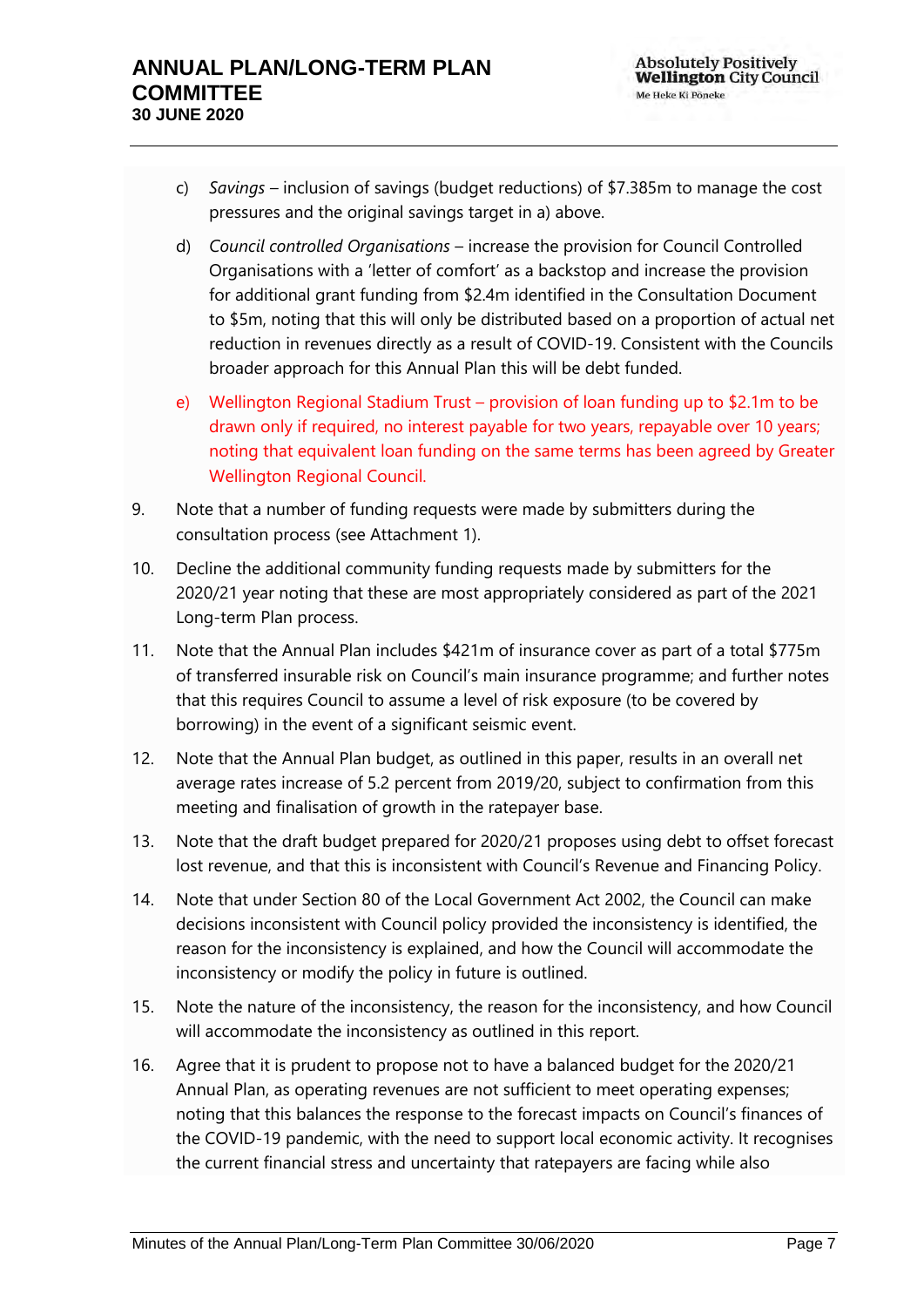appreciating the need to invest in the essential infrastructure and services needed for health, safety and wellbeing of the city.

- 17. Note that the Pandemic Response Plan adopted on 9 April 2020 proposed an amendment to the Rates Postponement policy and that this amendment was consulted on as part of the 2020/21 Draft Annual Plan.
- 18. Agree to amend the Rates Postponement Policy as outlined in this report.
- 19. Agree to extend the rates remission policy COVID-19 response to include the Q1 rates instalment for 2020/21.
- 20. Note that officers will monitor the need for further extensions to the rates remission policy COVID-19 response during 2020/21 and bring any recommendations back to Council.
- 21. Recommend to Council to adopt the final 2020/21 Annual Plan based on the Option A of the Annual Plan Consultation Document, and any changes agreed at this meeting of the Annual Plan/Long-Term Plan Committee.
- 22. Delegate to the Chief Executive Officer the authority to develop the 2020/21 Annual Plan for Council adoption.
- 23. Note that the Council will adopt the Annual Plan and set rates for 2020/21 at its meeting on 21 July 2020.

**Secretarial note:** Mayor Foster moved the original motion with amendments (supported by officers): clause 8.e) was added to the original motion.

# **Moved Councillor Condie, seconded Councillor Young, the following amendment**

# **Resolved**

That the Annual Plan/Long-Term Plan Committee:

- 3.A. Note that to deliver a 5.1% rates increase Council would need to reduce proposed spending by \$290,000.
- 3.B. Agree to remove the following items from the Annual Plan:
	- (a) Appearance Bylaw (\$230k)
	- (b) Increase to Built Heritage Investment Fund (\$100k).

# **Carried**

**Secretarial note:** The amendment moved by Councillor Condie and seconded by Councillor Young was taken in parts, the divisions for which are as follows:

Clause 3.A. Note that to deliver a 5.1% rates increase Council would need to reduce proposed spending by \$290,000.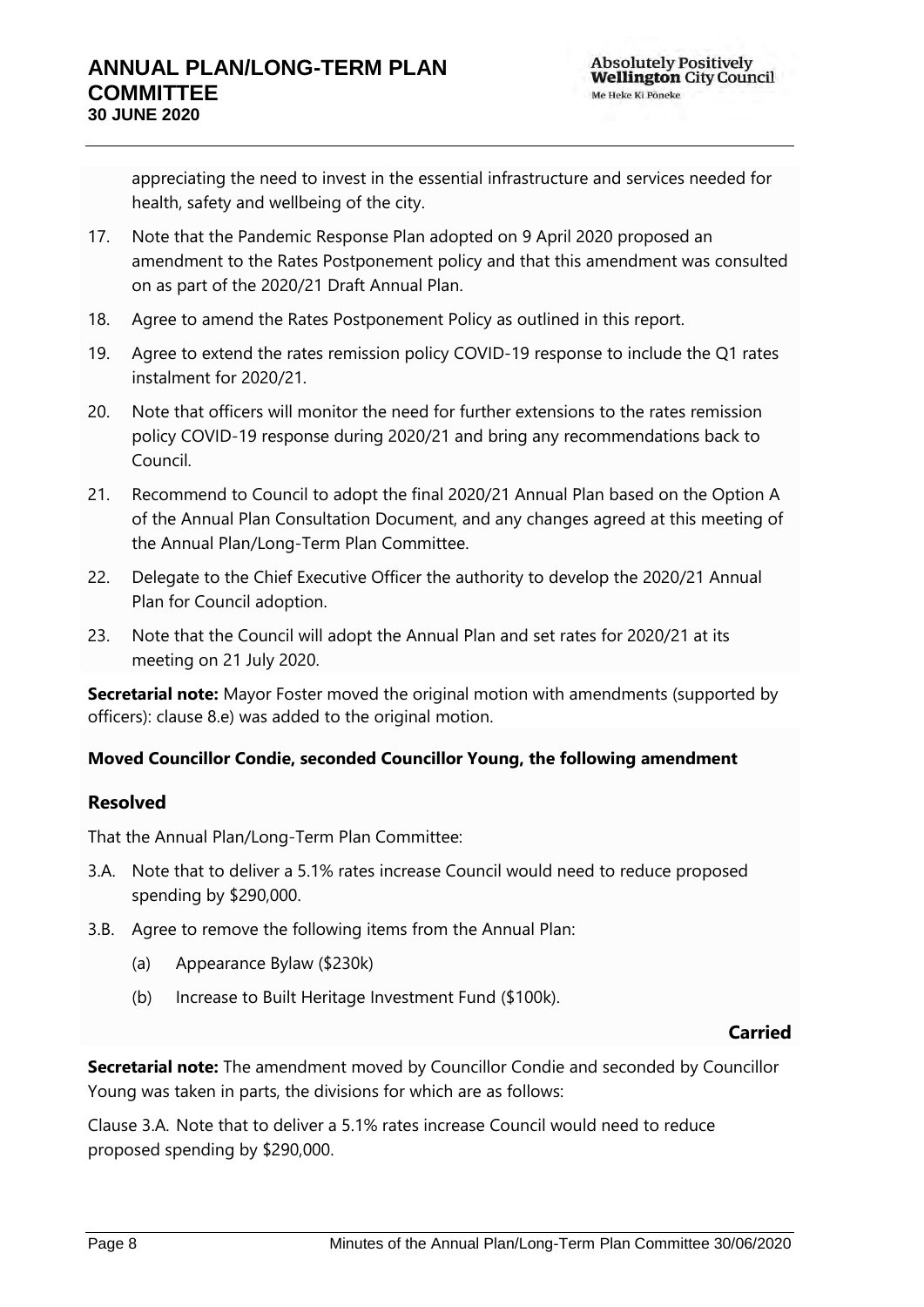A division was required under standing order 27.6, voting on which was as follows:

#### **For:**

Mayor Foster, Councillor Calvert, Councillor Condie, Councillor Day, Councillor Fitzsimons, Deputy Mayor Free, Councillor O'Neill, Councillor Paul, Councillor Rush, Councillor Sparrow, Councillor Woolf, Councillor Young

#### **Against:**

Councillor Foon, Councillor Matthews, Councillor Pannett

Majority Vote: 12:3

### **Carried**

Clause 3.B. Agree to remove the following items from the Annual Plan:

(a) Appearance Bylaw (\$230k)

A division was required under standing order 27.6, voting on which was as follows:

#### **For:**

Mayor Foster, Councillor Calvert, Councillor Condie, Deputy Mayor Free, Councillor Rush, Councillor Sparrow, Councillor Woolf, Councillor Young

#### **Against:**

Councillor Day, Councillor Fitzsimons, Councillor Foon, Councillor Matthews, Councillor O'Neill, Councillor Pannett, Councillor Paul

Majority Vote: 8:7

#### **Carried**

Clause 3.B. Agree to remove the following items from the Annual Plan:

(b) Increase to Built Heritage Investment Fund (\$100k).

A division was required under standing order 27.6, voting on which was as follows:

#### **For:**

Mayor Foster, Councillor Calvert, Councillor Condie, Deputy Mayor Free, Councillor Rush, Councillor Sparrow, Councillor Woolf, Councillor Young

#### **Against:**

Councillor Day, Councillor Fitzsimons, Councillor Foon, Councillor Matthews, Councillor O'Neill, Councillor Pannett, Councillor Paul

Majority Vote: 8:7

#### **Carried**

**Secretarial note:** The meeting adjourned at 10:44am and reconvened at 11:01am with all the members present.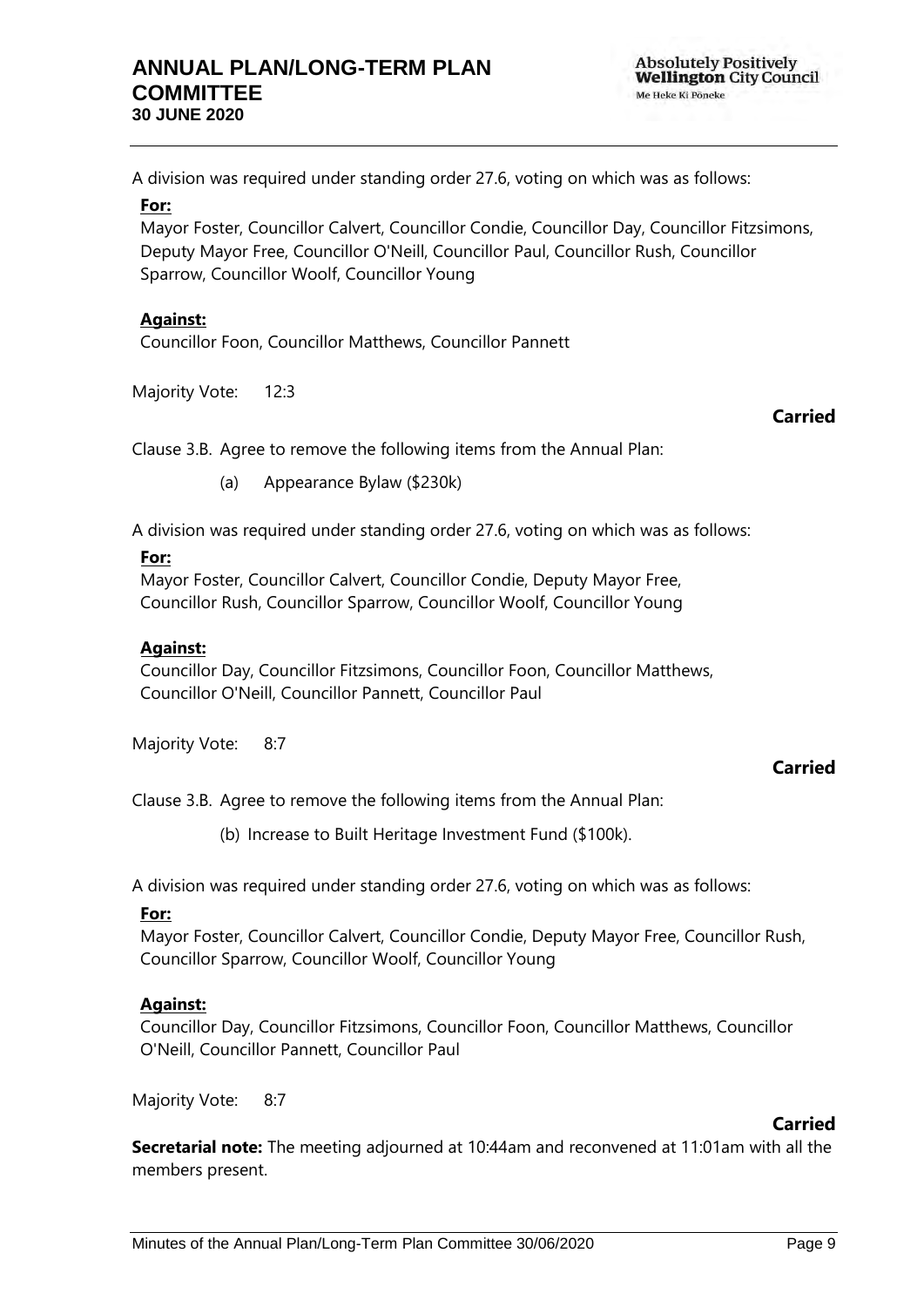## **Moved Councillor Day, seconded Councillor Calvert, the following amendment**

## **Resolved**

That the Annual Plan/Long-Term Plan Committee:

- 3.C. Note that the \$2.1m budget allocated to the playground development in 2019/20 will be carried over to 2020/21 financial year.
- 3.D. Note that Council will seek additional tenders for the upgrade of the Playground consistent with the existing resource consent and broadly consistent with the existing design and that if additional budget is required to undertake the development in the 2020/21 financial year, it will be managed through a capital expenditure reprioritisation process.

#### **Carried**

**Secretarial note:** The amendment moved by Councillor Day and seconded by Councillor Calvert was taken in parts.

(Councillor Paul left the meeting at 11:41am and returned at 11:43am.) (Councillor Fitzsimons left the meeting at 11:52am and returned at 11:53am.) (Councillor Fitzsimons left the meeting at 11:55am and returned at 11:56am.)

#### **Moved Councillor Foon, seconded Councillor O'Neill, the following amendment**

# **Resolved**

That the Annual Plan/Long-Term Plan Committee:

- 3.E. Direct officers to allocate operating surpluses generated through 2020/21 landfill fee increases against activity 2.2.1, for the specific purpose of funding waste minimisation including recycling activities, projects or grants with appropriate and timely reporting.
- 3.F. Note that operating surpluses from 3.E. will be allocated as soon as possible, and no later than the end of the financial year 2020/21 and reported back to the portfolio lead on what the surplus was allocated to.
- 3.F. Ask that officers report back to Council in mid-September with a report on progressing waste minimisation projects as a matter of priority.

#### **Carried**

**Secretarial note:** With the leave of the meeting, clause 3.F of the original amendment was withdrawn as marked struck-through and replaced with a new clause 3.F as marked in red. **Secretarial note:** The meeting adjourned at 12:10pm and reconvened at 12:19pm with all the members present.

**Secretarial note:** The meeting adjourned at 12:27pm and reconvened at 1:02pm with the following members present: Mayor Foster, Councillor Calvert, Councillor Condie, Councillor Day, Councillor Fitzsimons, Councillor Foon, Deputy Mayor Free (Chair), Councillor O'Neill,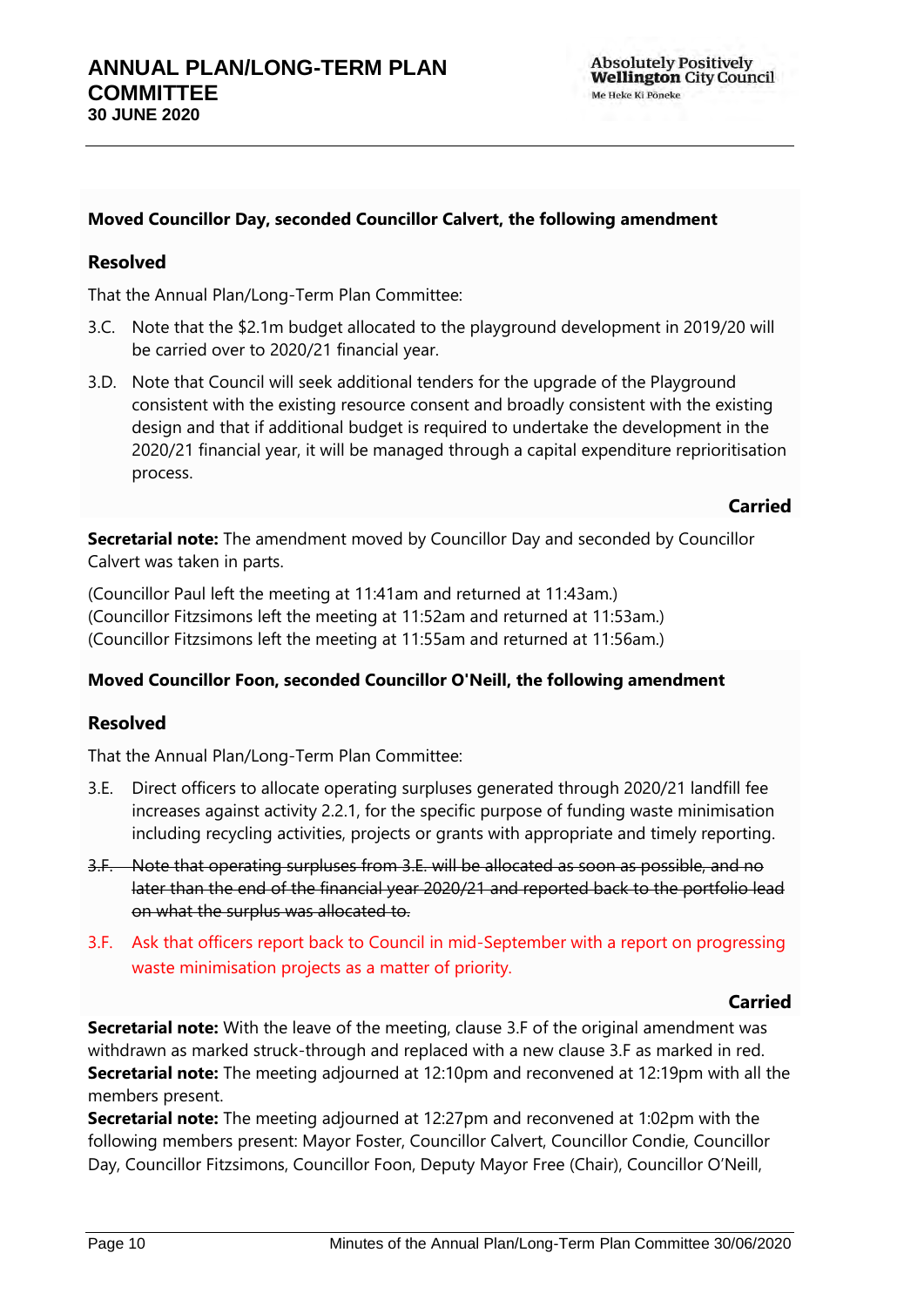# **ANNUAL PLAN/LONG-TERM PLAN COMMITTEE 30 JUNE 2020**

Councillor Pannett, Councillor Paul, Councillor Rush, Councillor Sparrow, Councillor Woolf and Councillor Young.

# **Moved Mayor Foster, seconded Deputy Mayor Free, the following substantive motion**

# **Resolved**

That the Annual Plan/Long-Term Plan Committee:

- 1. Receive the information.
- 2. Note the consultation approach and submitter feedback on the 2020/21 Draft Annual Plan as outlined in Attachment 1.
- 3. Agree that officers prepare the 2020/21 Annual Plan based on the 2020/21 Annual Plan consultation document with the following changes:
	- A. Note that to deliver a 5.1% rates increase Council would need to reduce proposed spending by \$290,000.
	- B. Agree to remove the following items from the Annual Plan:
		- (a) Appearance Bylaw (\$230k)
		- (b) Increase to built heritage investment fund (\$100k).
	- C. Note that the \$2.1m budget allocated to the playground development in 2019/20 will be carried over to 2020/21 financial year.
	- D. Note that Council will seek additional tenders for the upgrade of the Playground consistent with the existing resource consent and broadly consistent with the existing design and that if additional budget is required to undertake the development in the 2020/21 financial year, it will be managed through a capital expenditure reprioritisation process.
	- E. Direct officers to allocate operating surpluses generated through 2020/21 landfill fee increases against activity 2.2.1, for the specific purpose of funding waste minimisation including recycling activities, projects or grants.
	- F. Ask that officers report back to Council in mid-September with a report on progressing waste minimisation projects as a matter of priority.
- 4. Agree the projects and programmes budgets (Attachments 2 and 3 of this report), noting that any changes arising as part of these deliberations will be incorporated into the final statements presented to Council.
- 5. Note the additional \$4.6m Capital budget in addition to the consultation budget per 51. below.
- 6. Agree to increase fees and charges to landfill and marina activities as outlined in Attachment 4 of this report.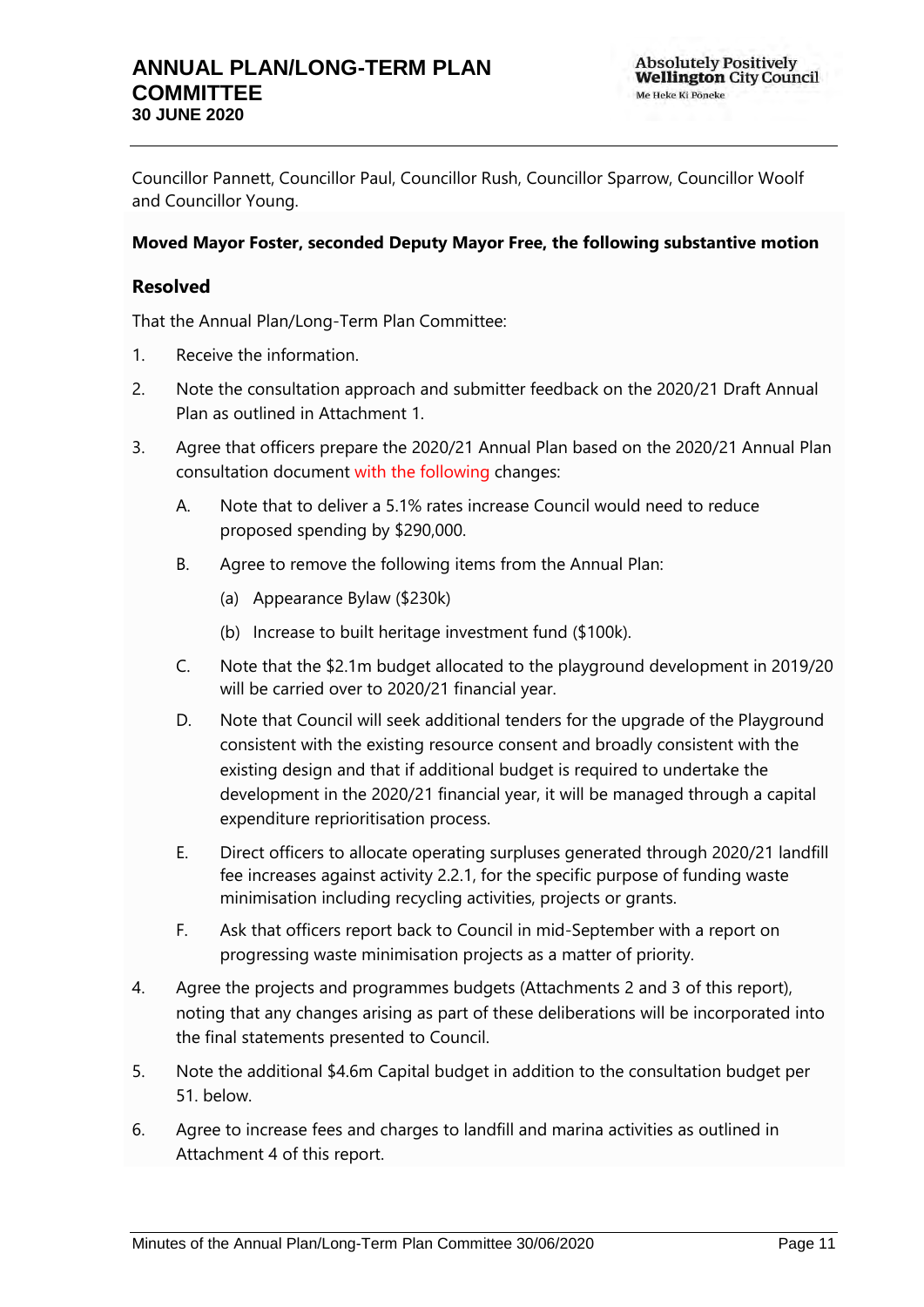- 7. Agree as outlined in the draft 2020/21 Annual Plan in response to the COVID-19 impact – to:
	- a) maintain all fees and charges at 2019 levels for the 2020/21 year (other than those outlined in Attachment 4)
	- b) debt fund \$38m of forecast revenue shortfall
	- c) debt fund \$10m of multi-year benefit opex costs (to fund in future years).
- 8. Agree the following variations to the 2020/21 Annual Plan budget:
	- a) *Additional cost pressures -* inclusion of \$7.328m of rates funded cost pressures (inclusive of original \$3.2m savings target) as detailed in Table 1 of this report;
	- b) *Note that a) includes*
		- Appearance Industry Bylaw funding to develop and implement the bylaw (\$230k)
		- *Karori Events Centre* Council funded operating costs (\$98k)
	- c) *Savings –* inclusion of savings (budget reductions) of \$7.385m to manage the cost pressures and the original savings target in a) above.
	- d) *Council Controlled Organisations* increase the provision for Council Controlled Organisations with a 'letter of comfort' as a backstop and increase the provision for additional grant funding from \$2.4m identified in the Consultation Document to \$5m, noting that this will only be distributed based on a proportion of actual net reduction in revenues directly as a result of COVID-19. Consistent with the Councils broader approach for this Annual Plan this will be debt funded.
	- e) Wellington Regional Stadium Trust provision of loan funding up to \$2.1m to be drawn only if required, no interest payable for two years, repayable over 10 years; noting that equivalent loan funding on the same terms has been agreed by Greater Wellington Regional Council.
- 9. Note that a number of funding requests were made by submitters during the consultation process (see Attachment 1).
- 10. Decline the additional community funding requests made by submitters for the 2020/21 year noting that these are most appropriately considered as part of the 2021 Long-term Plan process.
- 11. Note that the Annual Plan includes \$421m of insurance cover as part of a total \$775m of transferred insurable risk on Council's main insurance programme; and further notes that this requires Council to assume a level of risk exposure (to be covered by borrowing) in the event of a significant seismic event.
- 12. Note that the Annual Plan budget, as outlined in this paper, results in an overall net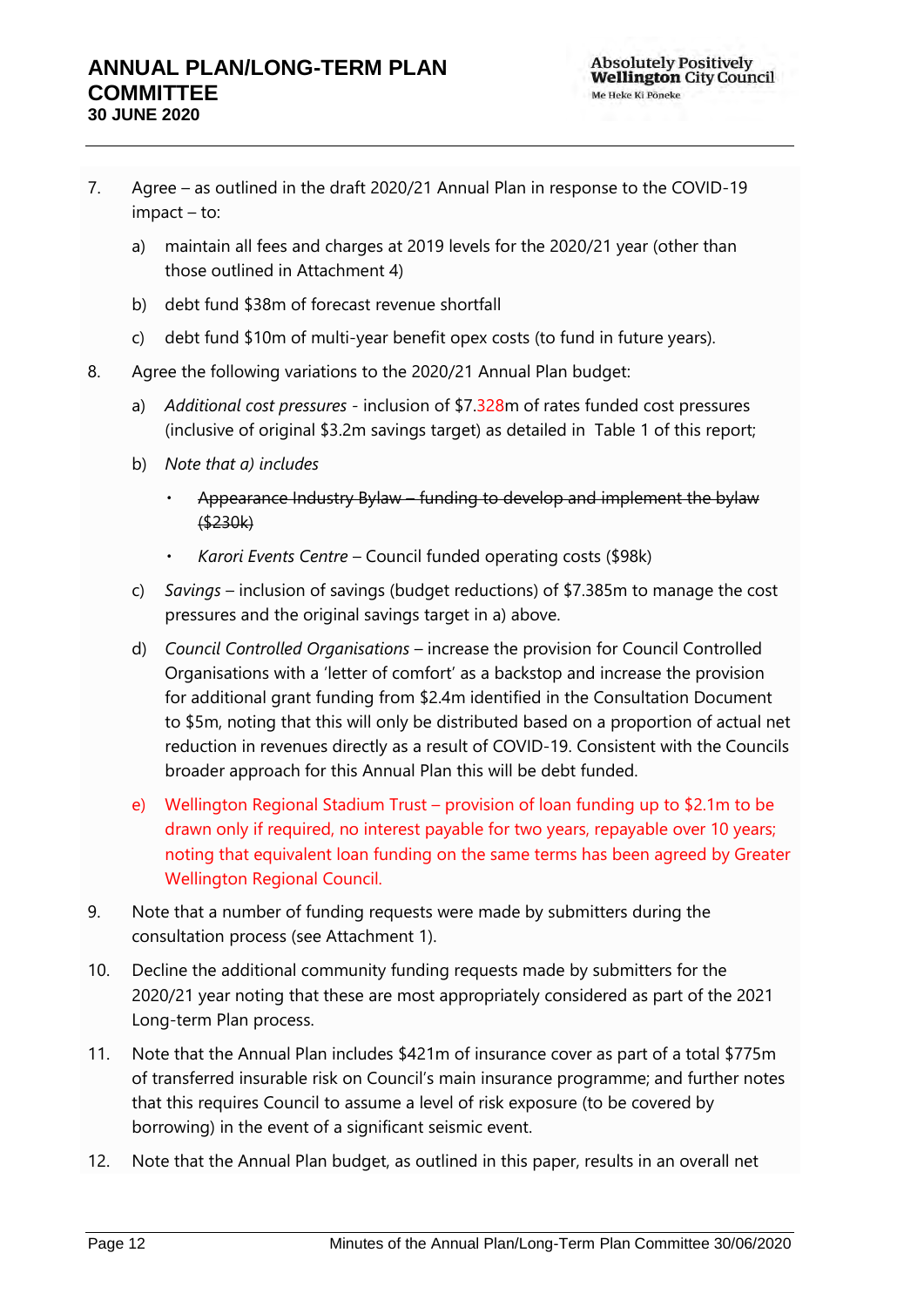average rates increase of 5.2 percent from 2019/20, subject to confirmation from this meeting and finalisation of growth in the ratepayer base.

- 13. Note that the draft budget prepared for 2020/21 proposes using debt to offset forecast lost revenue, and that this is inconsistent with Council's Revenue and Financing Policy.
- 14. Note that under Section 80 of the Local Government Act 2002, the Council can make decisions inconsistent with Council policy provided the inconsistency is identified, the reason for the inconsistency is explained, and how the Council will accommodate the inconsistency or modify the policy in future is outlined.
- 15. Note the nature of the inconsistency, the reason for the inconsistency, and how Council will accommodate the inconsistency as outlined in this report.
- 16. Agree that it is prudent to propose not to have a balanced budget for the 2020/21 Annual Plan, as operating revenues are not sufficient to meet operating expenses; noting that this balances the response to the forecast impacts on Council's finances of the COVID-19 pandemic, with the need to support local economic activity. It recognises the current financial stress and uncertainty that ratepayers are facing while also appreciating the need to invest in the essential infrastructure and services needed for health, safety and wellbeing of the city.
- 17. Note that the Pandemic Response Plan adopted on 9 April 2020 proposed an amendment to the Rates Postponement policy and that this amendment was consulted on as part of the 2020/21 Draft Annual Plan.
- 18. Agree to amend the Rates Postponement Policy as outlined in this report.
- 19. Agree to extend the rates remission policy COVID-19 response to include the Q1 rates instalment for 2020/21.
- 20. Note that officers will monitor the need for further extensions to the rates remission policy COVID-19 response during 2020/21 and bring any recommendations back to Council.
- 21. Recommend to Council to adopt the final 2020/21 Annual Plan based on the Option A of the Annual Plan Consultation Document, and any changes agreed at this meeting of the Annual Plan/Long-Term Plan Committee.
- 22. Delegate to the Chief Executive Officer the authority to develop the 2020/21 Annual Plan for Council adoption.
- 23. Note that the Council will adopt the Annual Plan and set rates for 2020/21 at its meeting on 21 July 2020.

# **Carried**

**Secretarial note:** The substantive motion moved by Mayor Foster and seconded by Deputy Mayor Free, clause 8.a) was taken separately.

**Secretarial note:** To incorporate the amendments clauses 3. and 8.a) of the substantive motion were amended as marked in red.